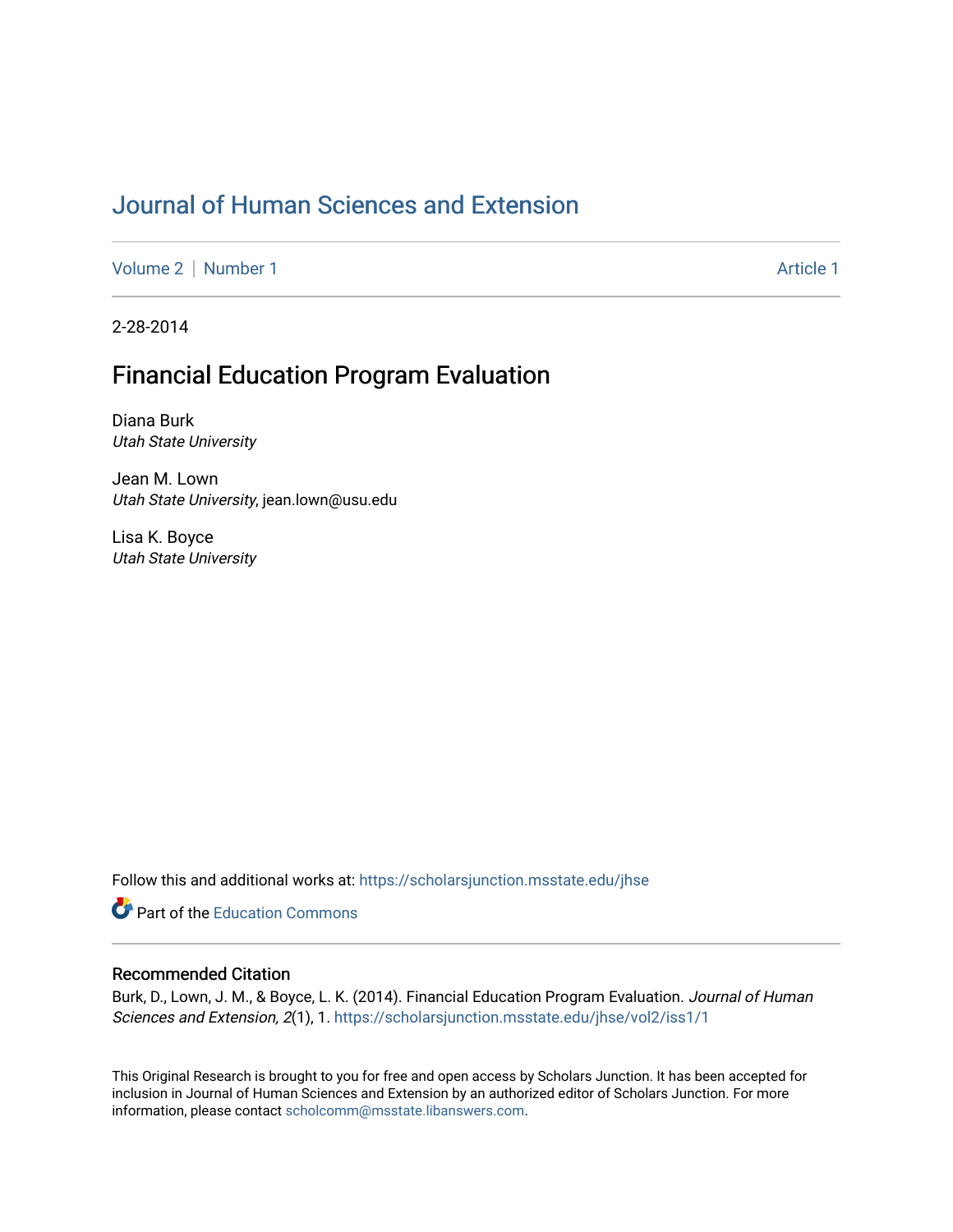**Diana Burk Jean M. Lown Lisa K. Boyce**  *Utah State University*

*This study illustrates the process of program evaluation using a logic model. Guided by the Transtheoretical Model of Change and a logic model, this study evaluated the effectiveness of a Retirement and Savings Seminar by measuring participant (n = 54) satisfaction, financial knowledge, financial confidence, and financial behavior change compared to a similar group of 134 non-participants. Participants were very satisfied with the seminar. Their financial knowledge and confidence scores significantly increased from pretest to posttest. Financial knowledge and confidence scores improved more than the comparison group while controlling for group differences in age, income, and pretest scores. Two months later, participants were more likely than the comparison group to have adopted positive financial behaviors as measured by the Financial Preparedness for Retirement Scale. Financial educators can use this study as a model for planning, conducting, and evaluating their programs.* 

*Keywords:* financial education, program evaluation, retirement

## **Introduction**

Financial education should empower consumers to improve their understanding of financial fundamentals and become more aware of financial opportunities and risks (Lusardi, 2006). While growth in financial education programs is laudable, it is essential to rigorously evaluate them to determine if they achieve their objectives (Collins & O'Rourke, 2010). Logic models are effective tools for planning and implementing a rigorous program evaluation (University of Wisconsin Extension, 2002).

With the world's aging population projected to increase dramatically by mid-century (Reznik, Shoffner, & Weaver, 2005), concern is growing over retirement preparation. Many individuals are facing retirement with inadequate wealth and may not be able to retire when planned (Lown, 2008; VanDerhei, 2011); thus, many seniors will need to continue working past traditional retirement age (Helman, Copeland, & VanDerhei, 2010). Additionally, the lingering global financial crisis has resulted in income cuts, reduced hours, or unemployment, leaving workers 45

Address correspondence to Jean M. Lown at Jean.Lown@usu.edu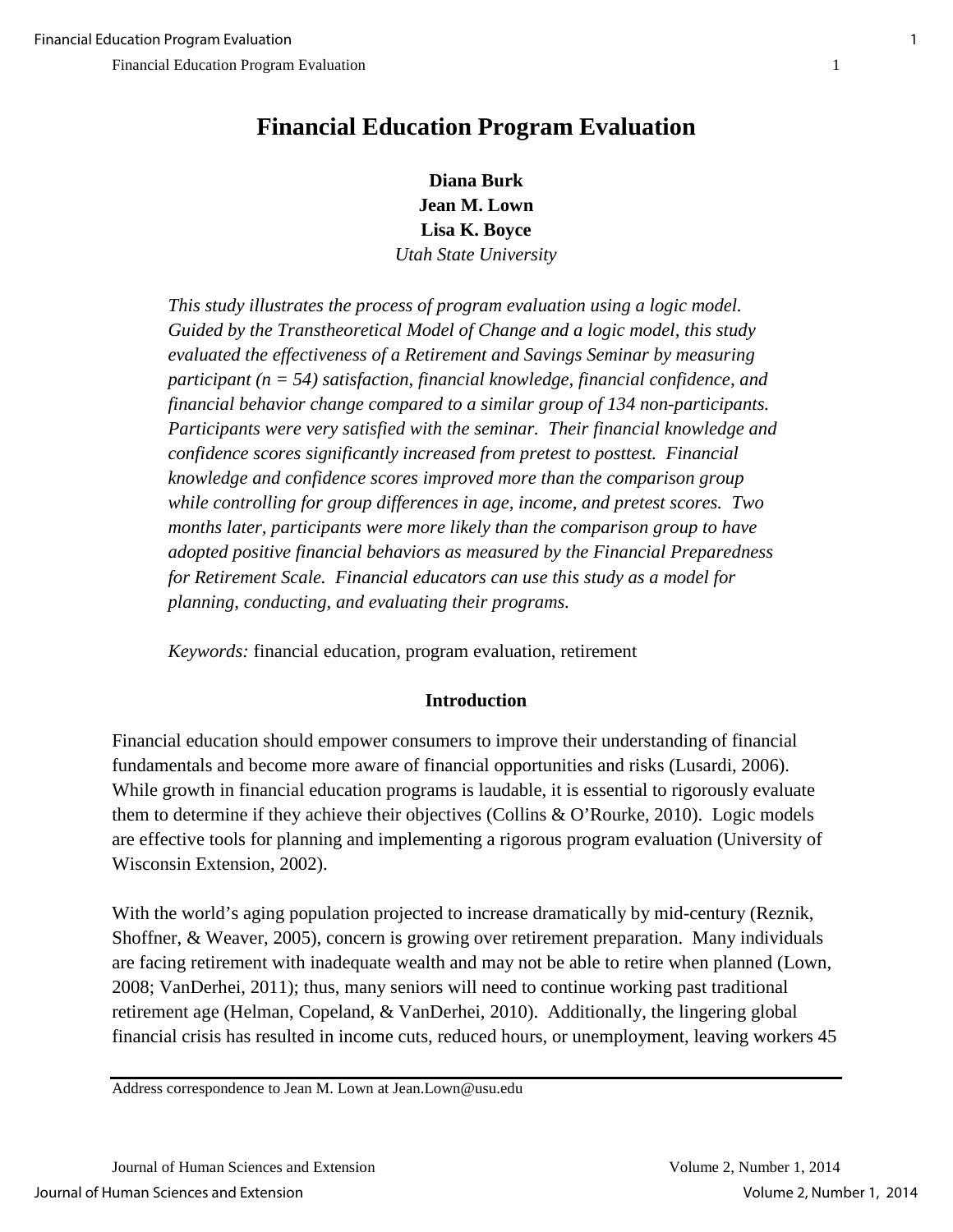years and older particularly vulnerable (Pynoos & Liebig, 2009). Consequently, effective retirement preparation programs are needed.

## **Purpose of Study and Program Description**

The purpose of this study was to evaluate the effectiveness of a *Retirement and Savings Seminar* as measured by participant satisfaction, and financial knowledge, confidence, and behavior change, illustrating the use of a logic model to guide a program evaluation. Other educators can use this program evaluation, conducted by independent evaluators, as a model. The seminar, taught yearly by a retired professor, was offered free to university employees and their spouses/partners using a curriculum designed by the instructor (Swensen 2010). The six-week seminar (one hour/week) in lecture format with PowerPoint presentations included ample question and answer time. Topics included investment time horizon, time value of money, investment types, asset allocation, diversification, risk tolerance, mutual funds, pensions, and annuitization as a strategy to avoid outliving one's resources.

Prochaska's (1979) Transtheoretical Model of Change (TTM) provided the theoretical framework for the evaluation. According to the TTM, individuals progress through five stages of behavior change (precontemplation, contemplation, preparation, action, and maintenance) to modify a problem behavior or acquire a positive behavior. A logic model is a conceptual framework of how an educational program is expected to produce the intended outcomes (Bamberger, Rugh, & Mabry, 2006). It depicts the problem and goal statement along with assumptions and factors that influence outcomes (University of Wisconsin Extension, 2002).

The following research questions guided the study:

- 1. How satisfied were participants with the seminar?
- 2. Did knowledge increase more for participants than for the comparison group?
- 3. Did confidence increase more for participants than for the comparison group?
- 4. Two months after completing the seminar, did financial behavior change more for participants than for the comparison group?

## **Review of Literature**

Program evaluation is an essential element of successful financial education (Collins & O'Rourke, 2010; Fox & Bartholomae, 2008; National Endowment for Financial Education [NEFE], 2012). Through program evaluation, educators can assess the merit of a program, suggest improvements, and analyze participant impacts (Bamberger et al., 2006).

Despite its importance, consumer education program evaluation is often conducted in a cursory manner (Collins & O'Rourke, 2010). To be effective, the evaluation should be incorporated into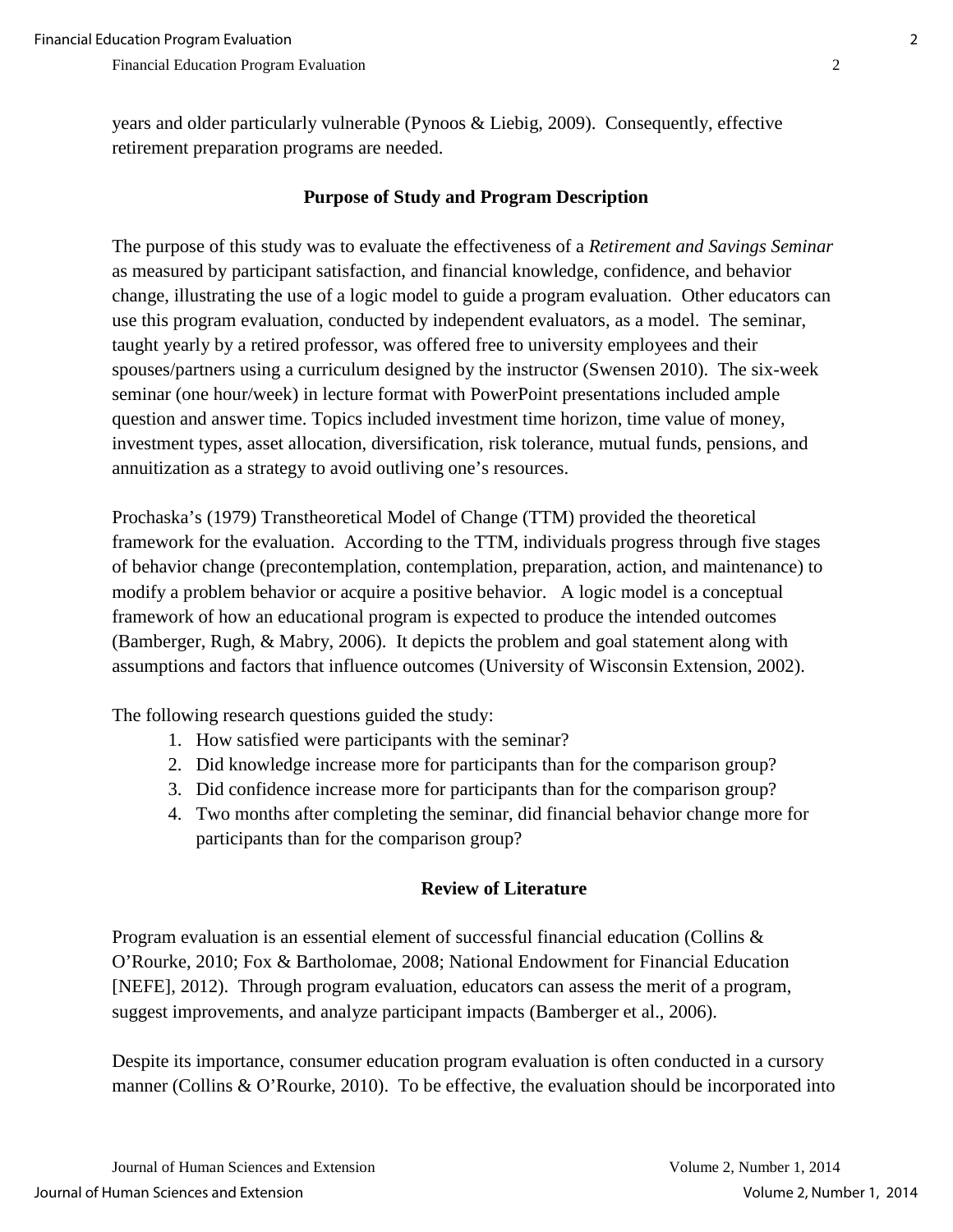every phase of program design and implementation (Bamberger et al., 2006; Fox & Bartholomae, 2008). A logic model helps guide this process.

Even with the growth in financial education programs, relatively few studies have assessed the impacts (Collins & O'Rourke, 2010). The U.S. Department of the Treasury (2004) identified eight key elements for the content, delivery, impact, and sustainability of successful financial education programs to guide developers. Despite these guidelines, evaluating financial programs remains difficult (Hogarth, 2006). Specifically, individuals who take advantage of financial education are more motivated than those who do not. This can confound evaluation results because these participants are already motivated to change their behavior. A comparison group was essential to determine if participants improved more than non-participants (Collins & O'Rourke, 2010) and was matched on key variables (i.e., gender and employment category) to make the groups as similar as possible in the absence of random assignment (Gall, Gall, & Borg, 2007). Garman, Kim, Kratzer, Brunson, and Joo (1999) evaluated the effectiveness of a workplace financial education program by comparing the financial wellness and personal financial behaviors of participants to non-participants. From a posttest, they concluded that the workplace education resulted in improved financial well-being. Using nonexperimental, pretestposttest single group research designs, researchers have also concluded that workplace financial literacy programs can have a positive effect on the attitudes, knowledge, and behaviors of participants (Holland, Goodman, & Stich 2008; Kim, 2007).

Another study evaluating the impact of personal finance education on the investment knowledge and savings rates of students using a post-test only design showed that a college-level personal finance course was associated with higher levels of investment knowledge and financial experiences (Peng, Bartholomae, Fox, & Cravener, 2007). Similarly, Mandell and Klein (2007) evaluated a high school personal finance course to examine motivation to learn or retain skills, concluding that motivation was a key to financial literacy.

A pretest and two consecutive midterm observations with comparison groups were used to assess changes in financial behaviors in a course for soldiers (Bell, Gorin, & Hogarth, 2009). Bell et al. (2009) concluded that the self-selected treatment group was more likely to save on a regular basis, to have a longer planning time horizon, and to have retirement savings.

Yet the answer to the question, "Does financial education work?" remains ambiguous. Key findings in the program evaluation literature suggest that, overall, financial education produces positive changes in financial knowledge, confidence, or behaviors (Bell et al., 2009; Garman et al., 1999; Holland et al., 2008; Kim, 2007). However, several limitations remain. Specifically, negative program evaluation results may not be published (Collins & O'Rourke, 2010). Also, methodological problems make it difficult to measure the magnitude of program impacts (Hathaway & Khatiwada, 2008).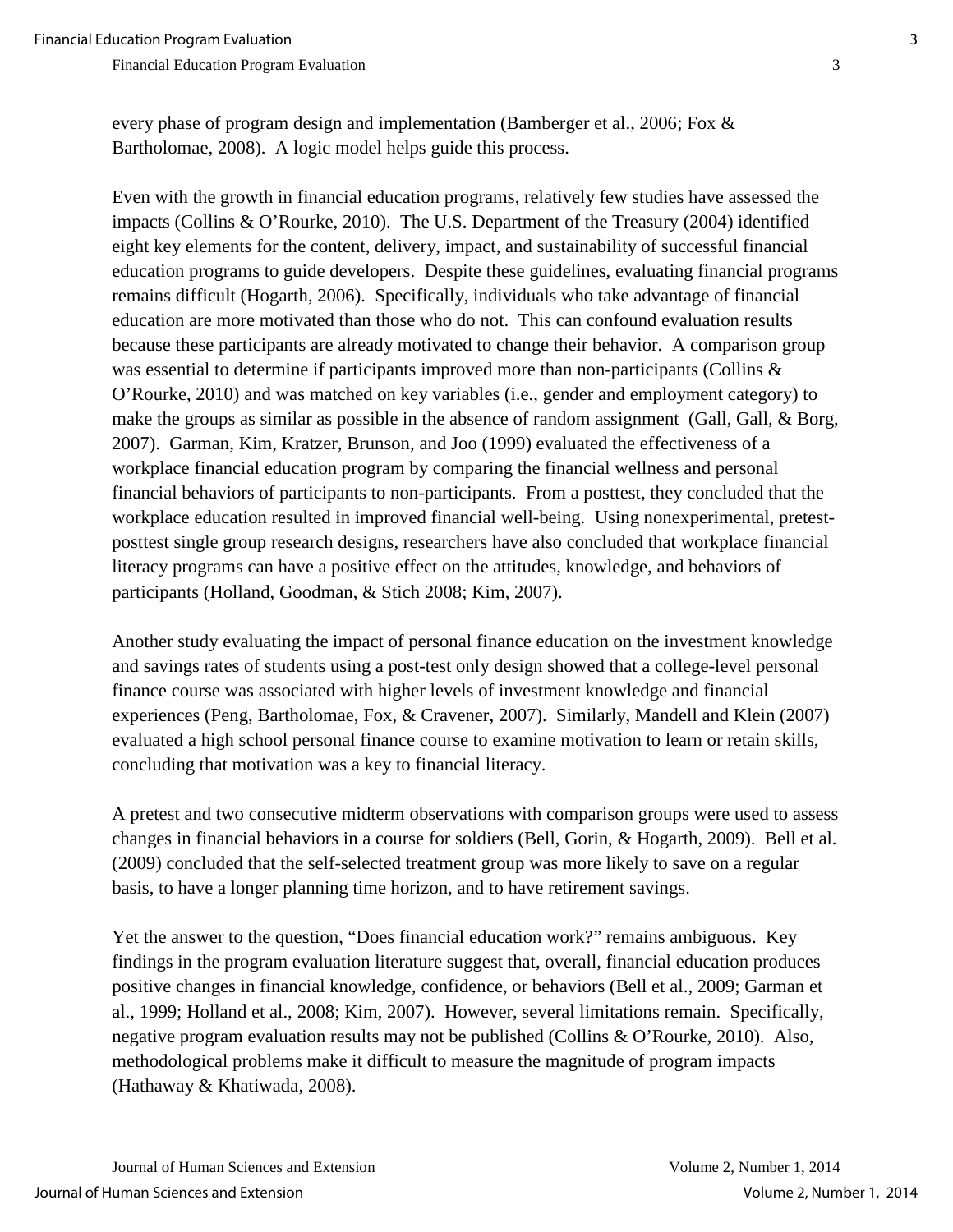In a comprehensive review of financial education program evaluations, the majority of the studies that Collins and O'Rourke (2010) examined used a posttest only or pretest-posttest design with no comparison group. According to Bamberger et al. (2006), these are the weakest research designs. Attrition and reliance on self-report data are common limitations (Collins & O'Rourke, 2010). Dropouts can affect outcomes, and self-reports can result in positive response bias. After reviewing 41 consumer education program evaluation reports, Collins and O'Rourke (2010) noted several other methodological problems including selection bias, measurement issues, and a lack of theory. The present study addresses these concerns by using a theory-based, logic model-driven, pretest-posttest design with a comparison group.

#### **Methods**

This study evaluated the effectiveness of a *Retirement and Savings Seminar* by measuring participants' satisfaction, knowledge, confidence, and behavior change compared to a comparison group. The six-week seminar was advertised to employees by the university's human resources office. The research was approved by the university's Institutional Review Board for the Protection of Human Subjects and conducted by independent evaluators.

The convenience sample consisted of 74 university employees who registered for the seminar. Self-selection introduces a bias which is difficult to avoid when offering educational programs. Because the seminar is offered only once a year, it was not feasible to randomly assign some registrants to wait a year. The human resources office provided employee email addresses to solicit a comparison group which was matched for registrants' gender and employment category.

The research design was a pretest, posttest, comparison group with a follow-up. The pretest was emailed prior to the seminar, the posttest was emailed after the final session, and the follow-up was sent two months later. Email addresses were used to track responses across the three surveys. A gift card drawing was the incentive for survey completion.

An inadequate program theory model is a threat to construct validity (Bamberger et al., 2006). Thus, a logic model was developed to identify how outputs and impacts were achieved (see Figure 1 on the next page).

Two researchers and two financial professionals evaluated the procedures and confirmed face and content validity. A pilot study helped refine the survey questions.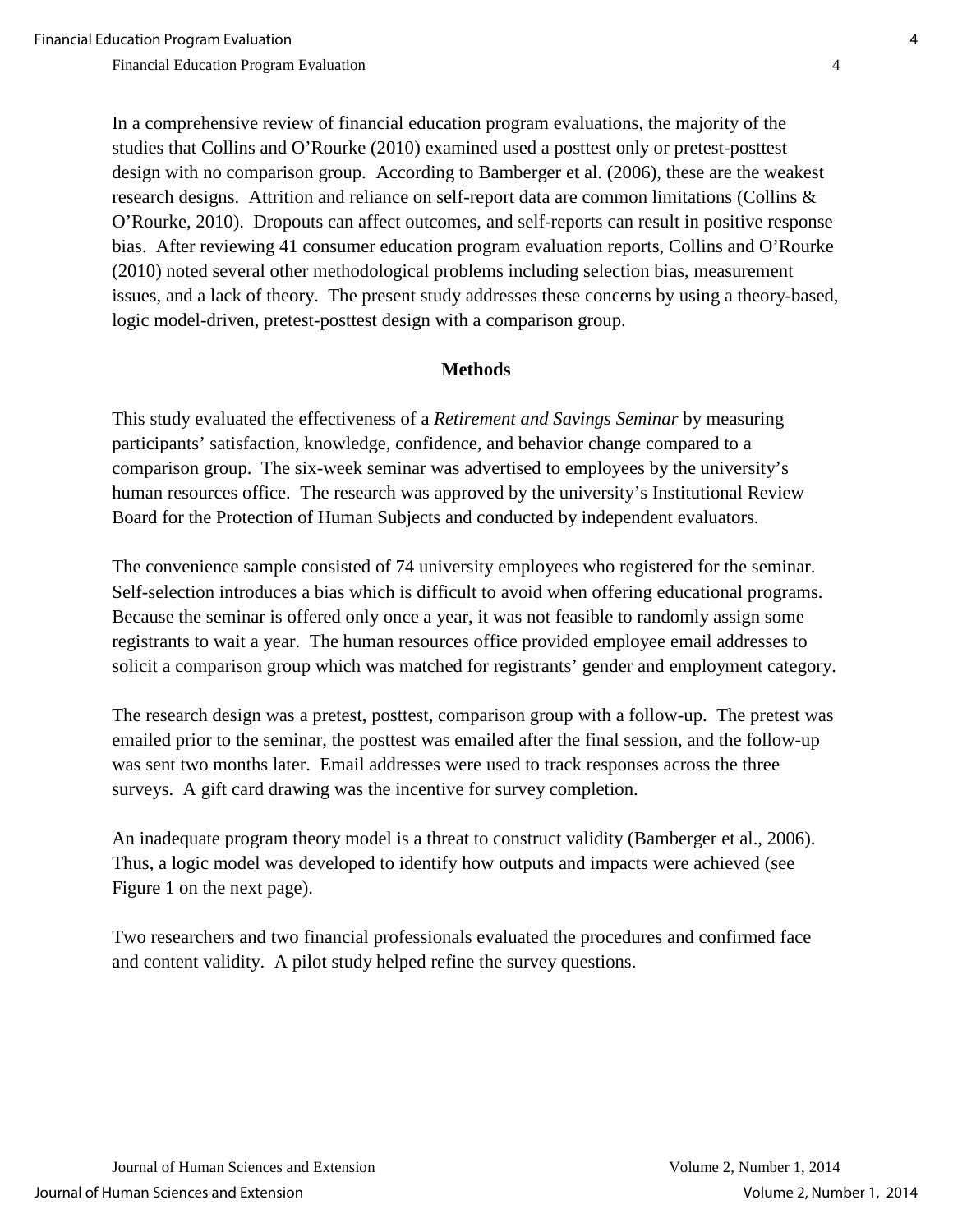## *Figure 1. Logic Model*

| <b>Problem Statement</b>                                                                                                                                               |
|------------------------------------------------------------------------------------------------------------------------------------------------------------------------|
| Insufficient financial knowledge and preparation for retirement<br>٠                                                                                                   |
| <b>Goal Statement</b>                                                                                                                                                  |
| Increase financial knowledge to improve retirement security<br>٠                                                                                                       |
| <b>Assumptions</b>                                                                                                                                                     |
| Resources are adequate and available<br>п<br>Participants (and spouses/partners) are willing and able to attend all sessions                                           |
| Knowledge leads to behavior change<br>п                                                                                                                                |
| <b>External Factors</b>                                                                                                                                                |
| Participants' personal preferences and experiences<br>٠                                                                                                                |
| University employee benefits and retirement options<br>$\blacksquare$                                                                                                  |
| <i>Inputs</i>                                                                                                                                                          |
| Instructor<br>п                                                                                                                                                        |
| Room<br>п<br>Time<br>п                                                                                                                                                 |
| Materials                                                                                                                                                              |
| Equipment<br>п                                                                                                                                                         |
| Technology                                                                                                                                                             |
| <b>Outputs</b>                                                                                                                                                         |
| Number of employees (and their spouses/partners) who attend<br>٠                                                                                                       |
| Number of sessions provided<br>п                                                                                                                                       |
| <b>Activities</b>                                                                                                                                                      |
| Schedule meeting time and place<br>п                                                                                                                                   |
| Conduct sessions on retirement planning topics<br>п                                                                                                                    |
| Facilitate retirement preparation<br>٠                                                                                                                                 |
| Provide education and advising<br>٠                                                                                                                                    |
| <b>Short-term Impacts</b>                                                                                                                                              |
| Increase in participants' financial knowledge<br>٠                                                                                                                     |
| Improvement in participants' financial confidence                                                                                                                      |
| Overall participant satisfaction                                                                                                                                       |
| Employees are aided in setting financial goals                                                                                                                         |
| Long-term Impacts                                                                                                                                                      |
| Participants improve (or maintain) retirement planning financial behaviors, i.e.,<br>п<br>collect information, attend seminars, decide on date or age, calculate needs |
| Overall Impacts                                                                                                                                                        |
| Financially secure retirement for participants<br>٠                                                                                                                    |
| Participants achieve retirement goals<br>п                                                                                                                             |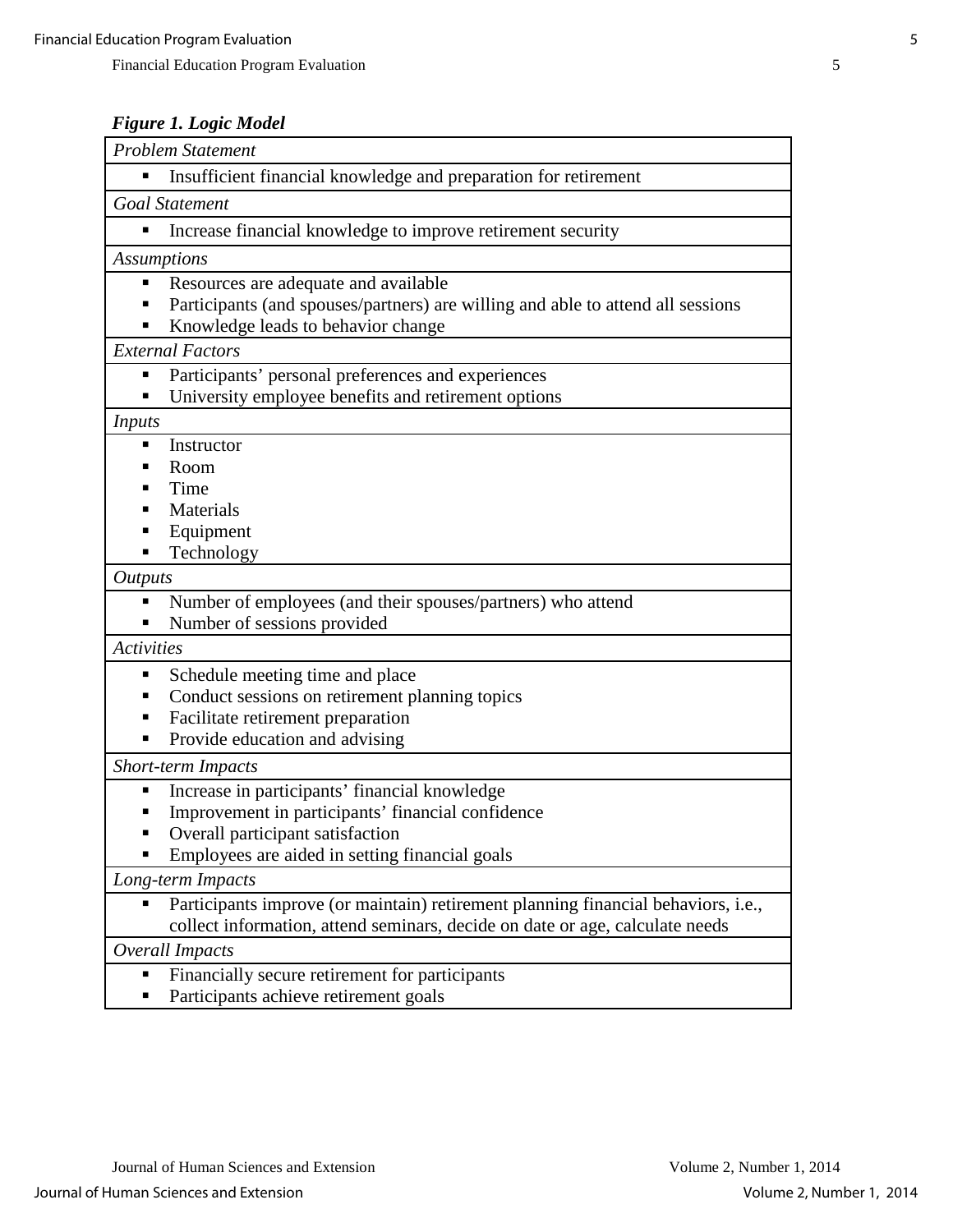### **Measures**

Satisfaction, financial knowledge, financial confidence, and financial behavior change were the dependent variables. The National Endowment for Financial Education's (NEFE) (2012) *Financial Education Evaluation Online Toolkit* served as a guideline for question wording.

*Satisfaction* was measured by: How would you rate your overall level of satisfaction with the Retirement and Savings Seminar? Responses ranged from 1 = *not at all satisfied* to 5 = *very satisfied*. Three open-ended questions also assessed seminar implementation and quality.

*Financial knowledge* was assessed with two measures. The first was a self-rating of perceived financial knowledge ranging from 1 = *very poor* to 5 = *excellent* (NEFE, 2012). The second measure consisted of 12 multiple choice questions ( $\alpha$  = .69). Three of the questions assessed basic financial literacy (Lusardi, 2010). Two questions from the Rand American Life Panel (ALP) measured adults' ability to comprehend basic financial concepts (Lusardi & Mitchell, 2009). One question from the Metlife Retirement Income IQ Test was included (Metlife Mature Market Institute, 2008). Six questions from the "Test Your Money Smarts" quiz assessed basic investing knowledge (U.S. Securities and Exchange Commission, 2001). Scores were computed by adding the number of correct responses. Individuals who did not answer at least 11 of the 12 questions were excluded from analysis to avoid distorting results.

*Financial confidence* was assessed using 11 items from three measures. One question from the ALP survey assessed retirement planning confidence (Lusardi & Mitchell, 2009). Four questions measured retirement planning basics (AARP/ACLI, 2007). Six items measured financial selfefficacy (Schwarzer & Renner, 2009). Because each of these measures used a different response scale, raw scores were normalized using z-scores and then summed to generate a financial confidence score. Cronbach's alpha for financial confidence was .92.

*Financial behavior change* was measured using the 10-question Financial Preparedness for Retirement (FPR) scale ( $\alpha$  = .92; Ross & Willis, 2009) and the Retirement Personality Type (RPT) (Employee Benefit Research Institute, 1999) to measure respondents' TTM stage of change. The RPT classifies individuals into five types corresponding to the TTM stages of behavior change: (1) deniers (precontemplation), (2) impulsives (contemplation), (3) strugglers (preparation), (4) savers (action), and (5) planners (maintenance).

Data on gender, marital status, employment category, education, race, age, current and projected retirement assets, and household income were collected. Household income was measured in five categories from less than \$50,000 to \$150,000 or more. Current and projected retirement assets (excluding the primary home) were measured in six categories from less than \$100,000 to \$1,000,000 or more. Group membership (participant vs. comparison group) was dummy coded.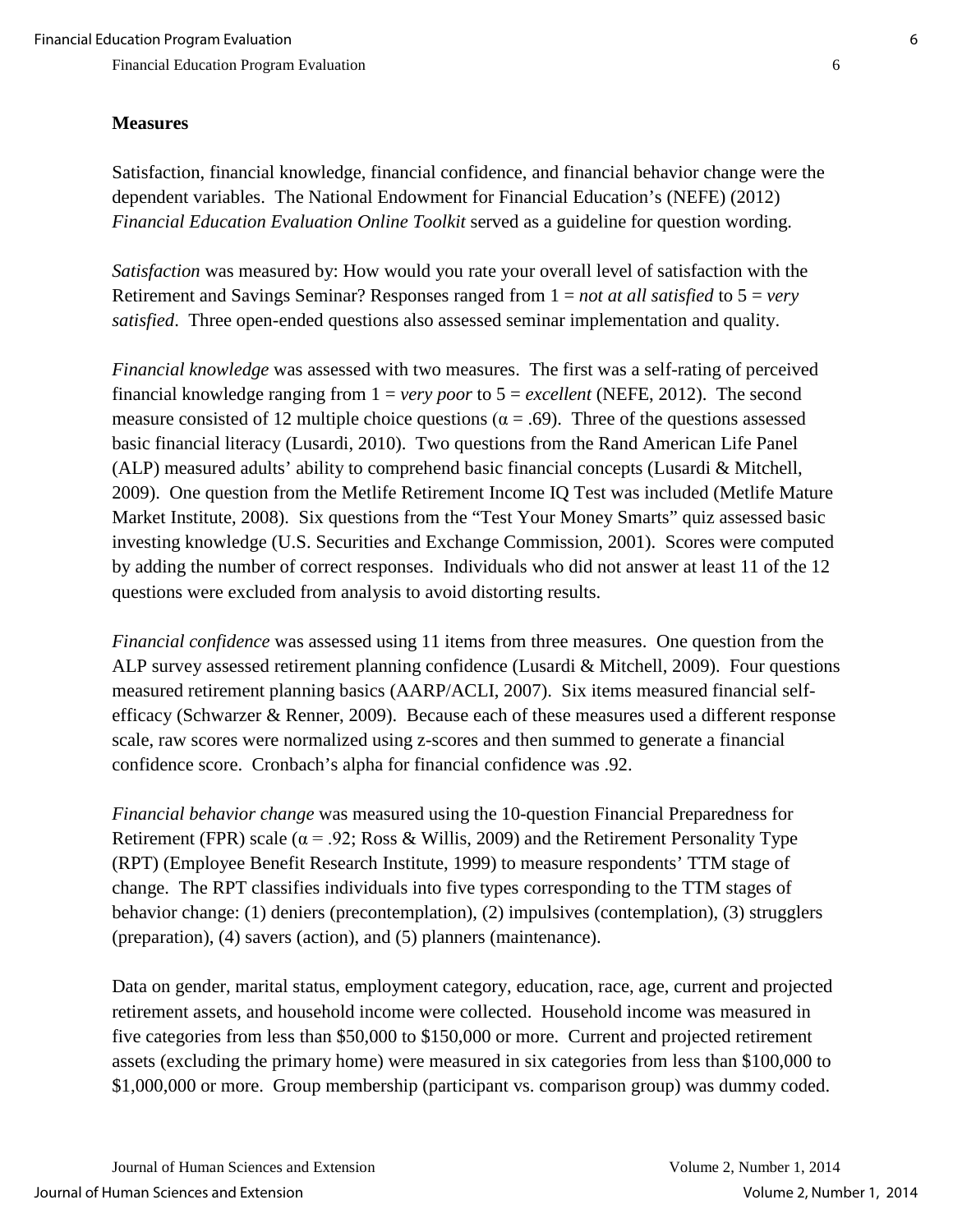#### **Analyses**

Data analyses began with descriptive statistics to portray the characteristics of the participants and to measure satisfaction. Regression analysis was used to determine if financial knowledge of the treatment group differed significantly from the comparison group and to compare the two groups' financial confidence scores. A one-way repeated measures analysis of covariance (ANCOVA) was performed to determine if financial preparation for retirement changed significantly across time for each group. A Wilcoxon signed-ranks test was used to compare each participant's Retirement Personality Type (RPT) from the pretest to the follow-up.

#### **Results**

#### **Sample Description**

Responses were received from 47 of the 74 seminar participants on the pretest (63.5%), 37 (49.3%) on the posttest, and 31 (41.3%) on the follow-up. Attrition analyses found no significant differences between respondents who completed the pretest and posttest and those who did not. Of the 550 employees recruited for the comparison group, 134 completed the pretest (24.4%), 90 completed the posttest (16.4%), and 91 (16.5%) returned the follow-up.

Demographic characteristics are shown in Table 1 on the next page. Women represented 62.2% of the treatment group and 57.4% of the comparison group. Consistent with employee demographics, most respondents were married, Caucasian, and had a college education. Chisquare analyses revealed significant differences between the treatment and comparison groups. According to an independent samples *t*-test, the treatment group ( $M = 49.2$ ,  $SD = 11.18$ ) was significantly older than the comparison group ( $M = 44.2$ ,  $SD = 11.06$ ),  $t(79) = 2.522$ ,  $p < .05$ . The treatment group reported significantly higher household incomes ( $\chi^2 = 12.20$ ,  $df = 4$ ,  $p < .05$ ) and current retirement assets ( $\chi^2 = 16.92$ ,  $df = 5$ ,  $p < .05$ ) than the comparison group, as expected since the treatment group was older, had more time to accumulate assets, and were closer to retirement, which is not surprising since the seminar title included "retirement."

About three-fourths of the treatment group rated their pretest knowledge as fair or good, increasing to 89% on the posttest. Similarly, about 70% of the comparison group judged their pretest knowledge as fair or good, increasing to 84% on the posttest. On the financial knowledge scale, the average treatment group score increased from  $9.5$  ( $SD = 2.40$ ) on the pretest to 10.5 (*SD* = .94) on the posttest. Since the comparison group did not receive the education, it is not surprising that their average knowledge score remained consistent  $(9.2, SD = 2.41)$  on the pretest; 9.6,  $SD = 2.22$  on the posttest). Using standardized z-scores, the treatment group financial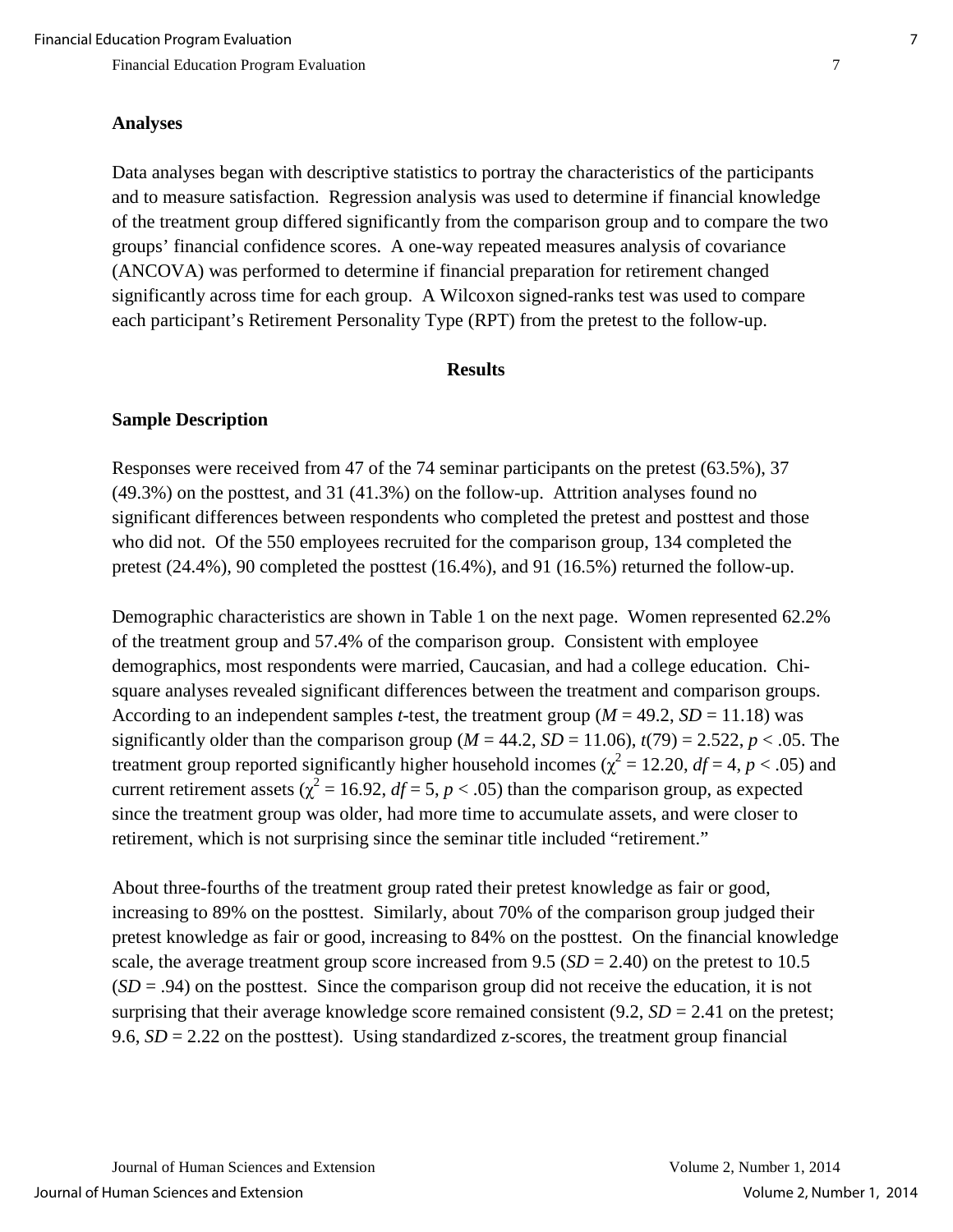confidence scores improved from pretest  $(M = -.4, SD = 7.84)$  to posttest  $(M = 1.8, SD = 6.91)$ . Conversely, the comparison group scores decreased from pretest  $(M = .2, SD = 8.38)$  to posttest  $(M = -.7, SD = 8.64).$ 

|                                    |                  | <b>Treatment group</b>   |                              | <b>Comparison group</b> |          |
|------------------------------------|------------------|--------------------------|------------------------------|-------------------------|----------|
| <b>Variables</b>                   | $\boldsymbol{N}$ | $\frac{0}{0}$            | $\boldsymbol{N}$             | $\frac{0}{0}$           | $\chi^2$ |
| Gender                             |                  |                          |                              |                         |          |
| Male                               | 17               | 37.8                     | 52                           | 42.6                    | .32      |
| Female                             | 28               | 62.2                     | 70                           | 57.4                    |          |
| <b>Marital</b> status              |                  |                          |                              |                         |          |
| Married                            | 34               | 75.6                     | 85                           | 70.2                    |          |
| Living together/partnered          |                  |                          | $\mathbf{1}$                 | 0.8                     |          |
| Widowed                            |                  |                          | $\overline{2}$               | 1.7                     | 5.08     |
| Divorced                           | 5                | 11.1                     | 11                           | 9.1                     |          |
| Separated                          | 1                | 2.2                      | $\mathbf{r}$                 | $\mathbf{r}$            |          |
| Never married                      | 5                | 11.1                     | 22                           | 18.2                    |          |
| Employment category                |                  |                          |                              |                         |          |
| Faculty                            | $\overline{7}$   | 15.6                     | 26                           | 21.1                    |          |
| Professional staff                 | 25               | 55.6                     | 58                           | 47.2                    | 1.08     |
| Classified employee                | 13               | 28.9                     | 39                           | 31.7                    |          |
| <b>Education</b> level             |                  |                          |                              |                         |          |
| High school or GED                 | $\overline{2}$   | 4.4                      | 6                            | 4.9                     |          |
| Some college/technical training    | 10               | 22.2                     | 22                           | 17.9                    |          |
| Bachelor's degree                  | 14               | 31.1                     | 43                           | 35.0                    | 1.40     |
| Master's degree                    | 13               | 28.9                     | 29                           | 23.6                    |          |
| Ph.D./professional degree          | 6                | 13.3                     | 23                           | 18.7                    |          |
| Ethnic group                       |                  |                          |                              |                         |          |
| American Indian/Alaskan Native     | 1                | 2.2                      | $\qquad \qquad \blacksquare$ |                         |          |
| Asian/Pacific Islander             | 1                | 2.2                      | 3                            | 2.5                     |          |
| Black/African-American             | ÷.               | $\overline{\phantom{a}}$ | $\Box$                       | $\blacksquare$          | 3.46     |
| Hispanic/Latino                    |                  | ÷,                       | ÷.                           | $\blacksquare$          |          |
| White/Caucasian                    | 43               | 95.6                     | 117                          | 95.9                    |          |
| Other                              | $\overline{a}$   | $\overline{a}$           | $\overline{2}$               | 1.6                     |          |
| Total household income             |                  |                          |                              |                         |          |
| Less than \$50,000                 | 12               | 26.7                     | 55                           | 45.5                    |          |
| \$50,000 to less than \$75,000     | $\tau$           | 15.6                     | 31                           | 25.6                    |          |
| \$75,000 to less than \$100,000    | 11               | 24.4                     | 14                           | 11.6                    | 12.20*   |
| \$100,000 to less than \$150,000   | 10               | 22.2                     | 12                           | 9.9                     |          |
| \$150,000 or more                  | 5                | 11.1                     | 9                            | 7.4                     |          |
| Current retirement assets          |                  |                          |                              |                         |          |
| Less than \$100,000                | 20               | 44.4                     | 74                           | 61.2                    |          |
| \$100,000 to less than \$250,000   | 4                | 8.9                      | 20                           | 16.5                    |          |
| \$250,000 to less than \$500,000   | 14               | 31.1                     | 9                            | 7.4                     | 16.92*   |
| \$500,000 to less than \$750,000   | $\overline{2}$   | 4.4                      | $\overline{7}$               | 5.8                     |          |
| \$750,000 to less than \$1 million | 1                | 2.2                      | 4                            | 3.3                     |          |
| \$1 million or more                | $\overline{4}$   | 8.9                      | $\overline{7}$               | 5.8                     |          |

### *Table 1. Demographic Characteristics*

\**p* < .05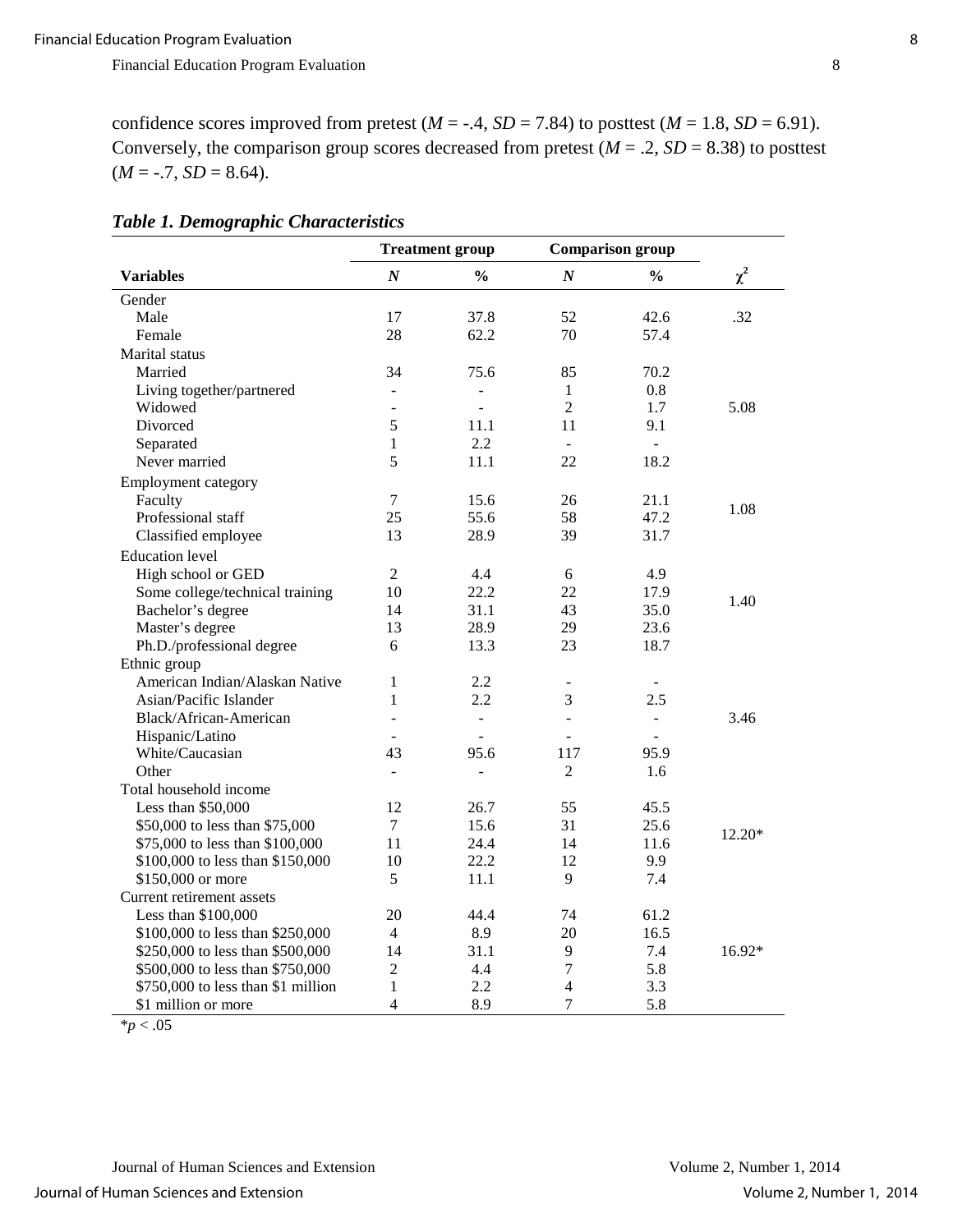The average Financial Preparedness for Retirement (FPR) treatment group score increased from pretest to posttest and from posttest to follow-up (see Table 2). The average comparison group FPR score increased from pretest to posttest, but decreased at follow-up.

| <b>FPR</b> score | $\boldsymbol{N}$ | Min | <b>Max</b> | $\boldsymbol{M}$ | <b>Median</b> | <b>SD</b> |
|------------------|------------------|-----|------------|------------------|---------------|-----------|
| Treatment group  |                  |     |            |                  |               |           |
| Pretest          | 40               | 13  | 39         | 25.6             | 24.5          | 7.16      |
| Posttest         | 34               | 15  | 40         | 28.7             | 29.0          | 6.64      |
| Follow-up        | 31               | 17  | 40         | 31.1             | 32.0          | 5.42      |
| Comparison group |                  |     |            |                  |               |           |
| Pretest          | 127              | 10  | 40         | 25.7             | 25.0          | 8.27      |
| Posttest         | 56               | 14  | 40         | 30.2             | 31.0          | 6.94      |
| Follow-up        | 89               | 13  | 40         | 26.6             | 26.0          | 7.45      |

*Table 2. Financial Preparedness for Retirement Scores*

Correlations among the dependent variables (i.e., financial knowledge, financial confidence, and financial behavior) and the between group differences (i.e., age, total household income, and current retirement assets) were examined to identify covariates. The value of current retirement assets was excluded from these analyses to avoid multicollinearity because this variable was highly correlated with total household income ( $r = .469$ ,  $n = 45$ ,  $p < .01$ ).

| <b>Variable</b>                         | $\mathbf{1}$ | $\overline{2}$ | 3        | 4         | 5         | 6        | 7        | 8       |
|-----------------------------------------|--------------|----------------|----------|-----------|-----------|----------|----------|---------|
| 1. Financial knowledge<br>scale         |              |                |          |           |           |          |          |         |
| 2. Self-assessed<br>financial knowledge | $.273**$     |                |          |           |           |          |          |         |
| 3. Financial confidence<br>scale        | $.368**$     | $.658**$       |          |           |           |          |          |         |
| 4. FPR                                  | $.371**$     | $.361**$       | $.373**$ |           |           |          |          |         |
| 5. RPT                                  | $.222*$      | $.337**$       | $.470**$ | $.356**$  |           |          |          |         |
| 6. Age                                  | $.184*$      | $-0.019$       | .011     | $.307**$  | $-.020$   |          |          |         |
| 7. Total household<br>income            | $.311**$     | .174           | $.304**$ | .283**    | .173      | $.447**$ |          |         |
| 8. Current retirement<br>assets         | $.335**$     | $.341**$       | $.467**$ | $.418**$  | $.242*$   | $.469**$ | $.701**$ |         |
| 9. Group                                | $-.211*$     | .004           | $-.141$  | $-.274**$ | $-.280**$ | $-.195*$ | $-.225*$ | $-.139$ |
| * $p < .05$ , ** $p < .01$              |              |                |          |           |           |          |          |         |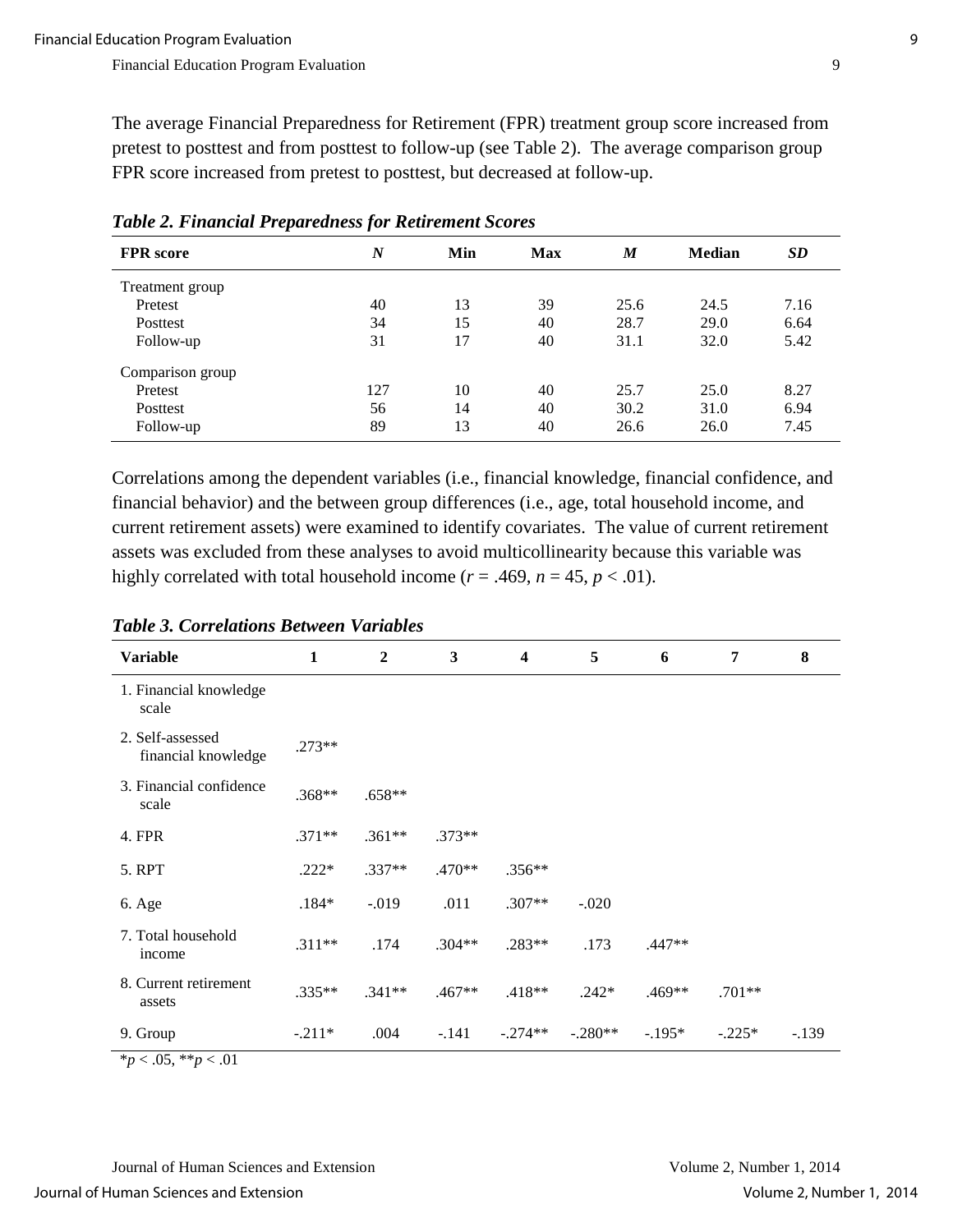#### **Satisfaction**

Most respondents were either satisfied (43.2%) or very satisfied (48.6%) with the seminar. When asked if they would recommend the seminar to others, 100% indicated that they would. Two open-ended qualitative questions asked what participants liked most and least about the seminar. The laddering strategy—a method of investing in multiple securities, typically bonds or CDs, so that they mature at regular intervals during retirement—was the favorite topic, perhaps because it was a new concept to many. Several participants also noted the quality of retirement information provided, including applicable examples and illustrations specific for university employees. Suggestions for modifying the curriculum included providing more examples for younger employees and employees with a defined benefit pension, explaining retirement options for individuals who do not expect a 30-year career, and discussing individual retirement accounts.

#### **Knowledge**

To determine if the improvement in treatment group financial knowledge scores resulted from the seminar, a hierarchical regression was performed. Since age and total household income were positively related to financial knowledge (see Table 3), these two covariates were included in the regression analysis. The dependent variable was posttest financial knowledge. The first step in the regression included pretest financial knowledge, age, and total household income; the second step included the group variable (treatment  $= 0$ , comparison  $= 1$ ).

Pretest financial knowledge ( $\beta = .65$ ,  $p < .001$ ) and group assignment ( $\beta = .19$ ,  $p < .01$ ) were both significant predictors of posttest financial knowledge, indicating that while pretest financial knowledge predicted posttest financial knowledge scores, participating in the seminar contributed to posttest financial knowledge above and beyond pretest knowledge, age, and income, accounting for an additional 4% of the variance (see Table 4).

| <b>Step predictors</b>                  | t entry   | t final   | $\boldsymbol{B}$ | <b>SEB</b> | β      | $R^2$ step | $\Delta R^2$ | F<br>change | df  |
|-----------------------------------------|-----------|-----------|------------------|------------|--------|------------|--------------|-------------|-----|
| Step 1:                                 |           |           |                  |            |        | .49***     |              |             | 109 |
| Pretest financial<br>knowledge<br>score | $9.17***$ | 9.49***   | .59              | .06        | .65    |            |              |             |     |
| Age                                     | 1.30      | .99       | .02              | .11        | .10    |            |              |             |     |
| Total household<br>income               | 1.31      | 1.29      | .15              | .01        | .10    |            |              |             |     |
| Step 2:                                 |           |           |                  |            |        | $.53**$    | .04          | $8.20**$    | 108 |
| Group                                   |           | $-2.86**$ | $-.88$           | .31        | $-.19$ |            |              |             |     |
| ** $p < .01$ , *** $p < .001$           |           |           |                  |            |        |            |              |             |     |

#### *Table 4. Regression Predicting Financial Knowledge*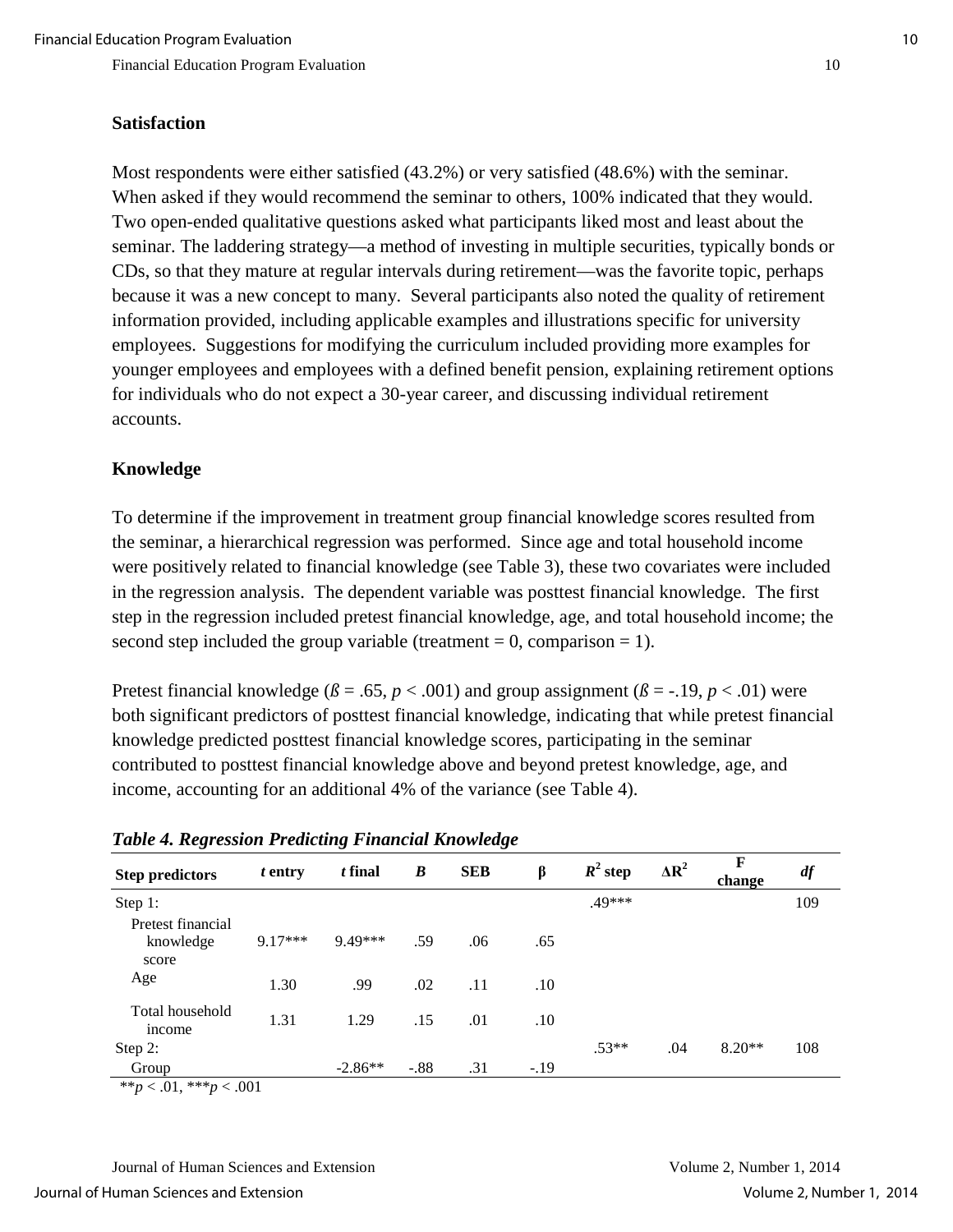## **Confidence**

A hierarchical regression was used to determine if participating in the seminar predicted an increase in financial confidence above and beyond the contributions of pretest financial confidence, age, and total household income. Because total household income was correlated with financial confidence (Table 3) and was higher in the treatment group than the comparison group, it was included in the model as a covariate as was age. The first step of the regression included pretest financial confidence, age, and household income; group was added in the second step. The regression revealed group as a significant predictor variable ( $\beta$  = -.17, *p* < .001) indicating the seminar contributed to financial confidence above and beyond age, total household income, and pretest confidence, accounting for an additional 3% of the variance (see Table 5).

| ັ                                        |            | ັ          | $\cdot$          |            |        |            |              |                 |     |
|------------------------------------------|------------|------------|------------------|------------|--------|------------|--------------|-----------------|-----|
| <b>Step predictors</b>                   | t entry    | t final    | $\boldsymbol{B}$ | <b>SEB</b> | β      | $R^2$ step | $\Delta R^2$ | <b>F</b> change | df  |
| Step 1:                                  |            |            |                  |            |        | $.78***$   |              |                 | 112 |
| Pretest financial<br>confidence<br>score | $18.53***$ | $20.08***$ | .86              | .05        | .86    |            |              |                 |     |
| Age                                      | .07        | $-.40$     | .00              | .04        | .00    |            |              |                 |     |
| Total household<br>income                | 1.66       | 1.61       | .52              | .32        | .08    |            |              |                 |     |
| Step 2:                                  |            |            |                  |            |        | $.80***$   | .03          | $17.02***$      | 111 |
| Group                                    |            | $-4.13***$ | $-3.31$          | .80        | $-.17$ |            |              |                 |     |

\*\*\**p* < .001

#### **Behavior**

A one-way repeated measures ANCOVA was used to determine if participants' planning behaviors changed as a result of the education. Age and total household income were included as covariates. The ANCOVA revealed a significant interaction effect between time and group  $[F(2, 119) = 10.19, p < .001, \eta = .137]$ , indicating that the treatment group's behavior changed from the pretest to the follow-up (Table 6). No other significant between-subjects main effects were found. The treatment group's Financial Preparedness for Retirement (FPR) pretest scores were lower than the comparison group pretest scores but increased over time, whereas the comparison group's financial behaviors remained relatively unchanged from pretest to followup. Thus, participants reported taking action to prepare for retirement (as measured by the FPR scale) as a result of the seminar.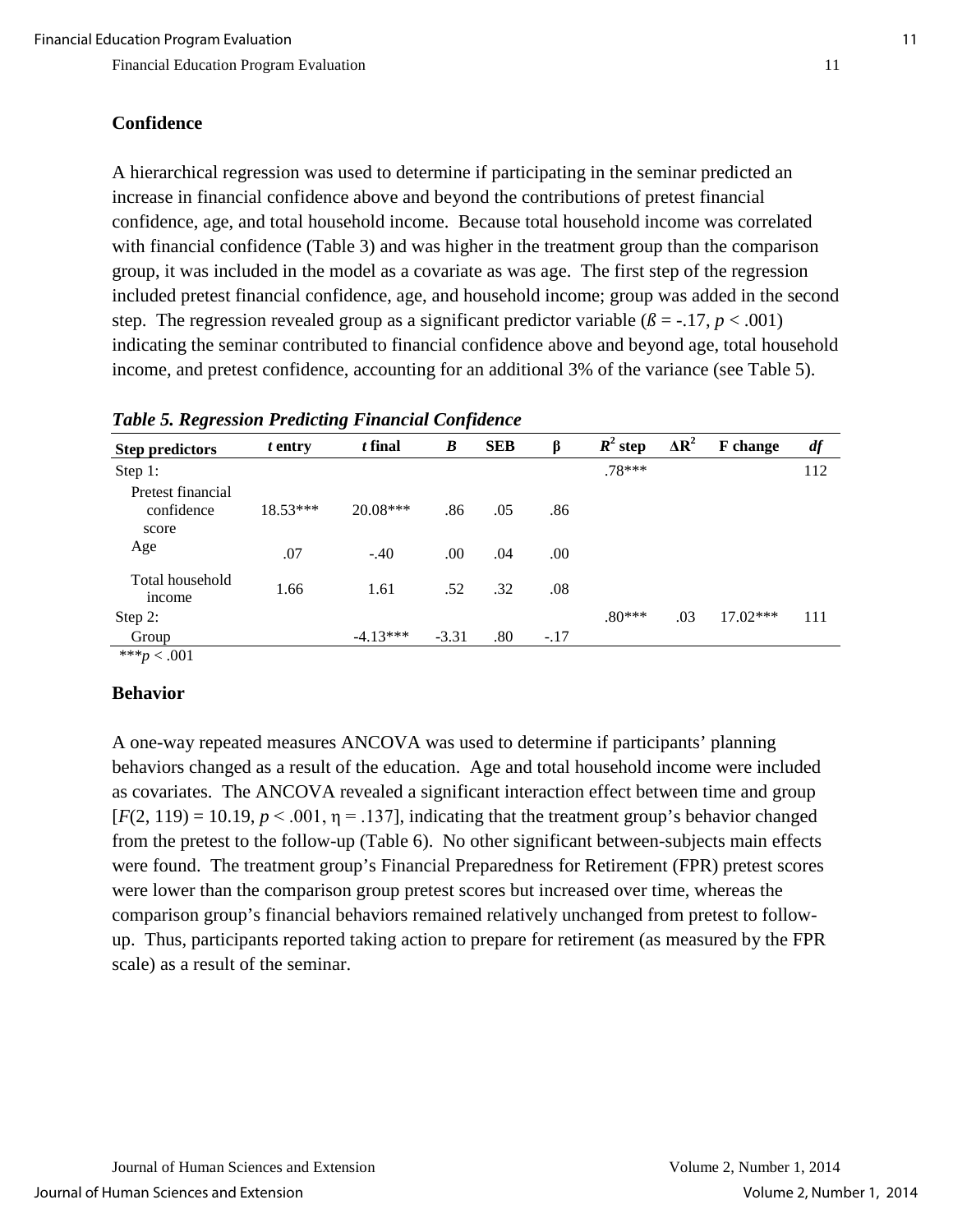| <b>Source</b>                 | df             | SS      | МS     | $\bm{F}$ | $\boldsymbol{p}$ |
|-------------------------------|----------------|---------|--------|----------|------------------|
| Between subjects              |                |         |        |          |                  |
| Age                           | 1              | 392.87  | 392.87 | 3.58     | .063             |
| Total household income        | $\mathbf{1}$   | 235.45  | 235.45 | 2.14     | .148             |
| Group                         | $\mathbf{1}$   | 97.95   | 97.95  | .89      | .349             |
| Error 1                       | 64             | 7029.51 | 109.84 |          |                  |
| Within subjects               |                |         |        |          |                  |
| Time                          | $\mathfrak{2}$ | 70.25   | 37.72  | 3.02     | .056             |
| Age x time                    | $\overline{2}$ | 11.55   | 6.20   | .50      | .596             |
| Total household income x time | $\overline{2}$ | 11.17   | 6.00   | .48      | .606             |
| Group x time                  | $\overline{2}$ | 236.71  | 127.09 | 10.19    | .000             |
| Error 2                       | 119            | 1486.64 | 12.47  |          |                  |

*Table 6. Summary of One-Way Repeated Measures ANCOVA*

#### **Summary of Findings**

Overall, participants were very satisfied with the seminar and would recommend it to other employees. Results show that both financial knowledge and financial confidence improved more for the treatment group than for the comparison group, even when accounting for differences in age, household income, and pretest scores. Two months after the seminar, financial planning actions increased more for the treatment group than the comparison group.

#### **Discussion**

This program evaluation demonstrates the application of techniques using a logic model and comparison group to evaluate the effectiveness of a financial education program by measuring changes in consumer knowledge, confidence, and behaviors. Seminar participants significantly increased their knowledge scores despite being older, having more household income, and having higher pretest knowledge scores than the comparison group. Thus, the seminar successfully improved employees' knowledge levels.

Similar to previous studies (Garman et al., 1999), seminar participants also performed significantly better on the posttest than the pretest in terms of financial confidence in preparing for retirement. Additionally, the treatment group increased their financial confidence scores above and beyond group differences in age, total household income, and pretest confidence scores. These results indicate that seminar participants gained confidence which could help them to build on the knowledge they learned, thereby improving their financial security.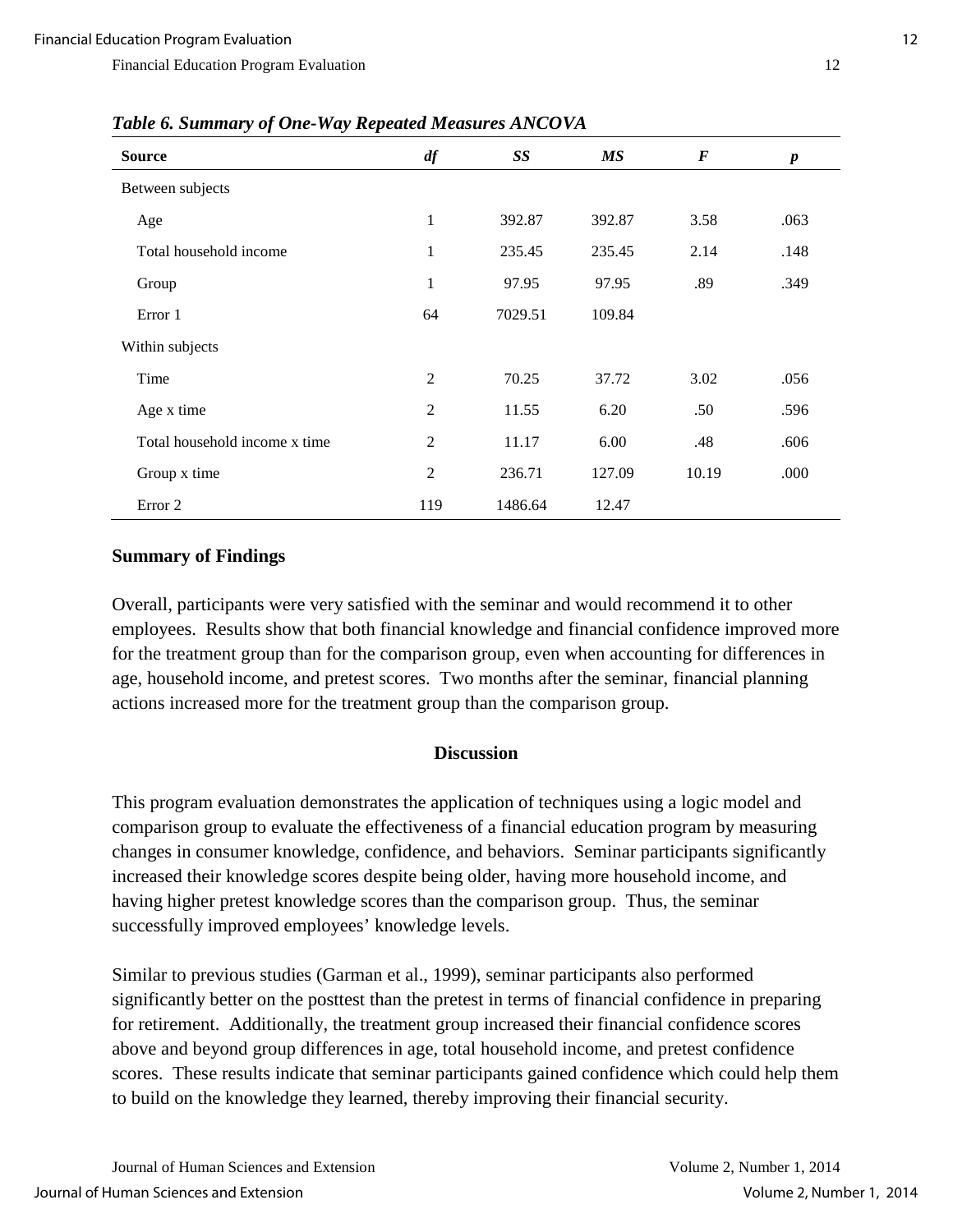The seminar was also effective in helping participants increase retirement preparation. The results from this program evaluation demonstrate that financial knowledge, confidence, and behavior can be improved in as little as six one-hour sessions. Consistent with this theory, the findings indicated that the seminar helped participants progress to a higher Transtheoretical Model stage of change, as measured by Retirement Personality Type. With each higher stage of change, individuals gain greater self-control, awareness, and ability to act on new positive behaviors. Educational programs, such as the *Retirement and Savings Seminar*, have been used as a medium for helping individuals progress through these stages (Johnson, 2001; Shockey & Seiling, 2004). The findings of this study add support to the use of the TTM model in financial education.

These results are promising and have important policy and program implications given the low levels of financial literacy among older adults (Lusardi, Mitchell, & Curto, 2009), the increase in the aging population facing potentially lengthy retirements (Reznik et al., 2005), and the recent global financial crisis leaving older workers particularly vulnerable (Pynoos & Liebig, 2009). Increasing the opportunity for diverse groups of adults to have access to retirement and financial planning seminars may help prevent some of the hardships that older adults face as they retire. Despite these positive outcomes, it is important to acknowledge that treatment group participants were already motivated to learn and take action (Meier & Sprenger, 2007).

## **Limitations and Strengths**

While the modest sample size is a limitation, it was above the conventional 30 participant minimum per group (Gall et al., 2007), and no bias was detected due to sample attrition. When offering education programs, it is hard to avoid self-selection bias because persons who elect to participate are more motivated than those who do not choose to participate. While random assignment to treatment and comparison groups is ideal, it was not possible in this study because the seminar was only offered once during the year.

This study has a number of strengths. First, the evaluation was conducted by independent researchers who were not involved in developing or conducting the educational program. The evaluation was designed and conducted with the cooperation of, but not the participation of, the instructor to maintain objectivity. Almost all questions in the survey were used in prior studies which established the validity and reliability of the measures.

Another strength was the use of a matched comparison group. According to Collins and O'Rourke (2010), lack of a comparison group was the most serious methodological flaw in financial education program evaluations. The comparison group helps avoid inflating positive effects and minimize the potential internal threats to validity of pretest sensitization and history. Matching participants helps to minimize the likelihood of large group differences. The use of a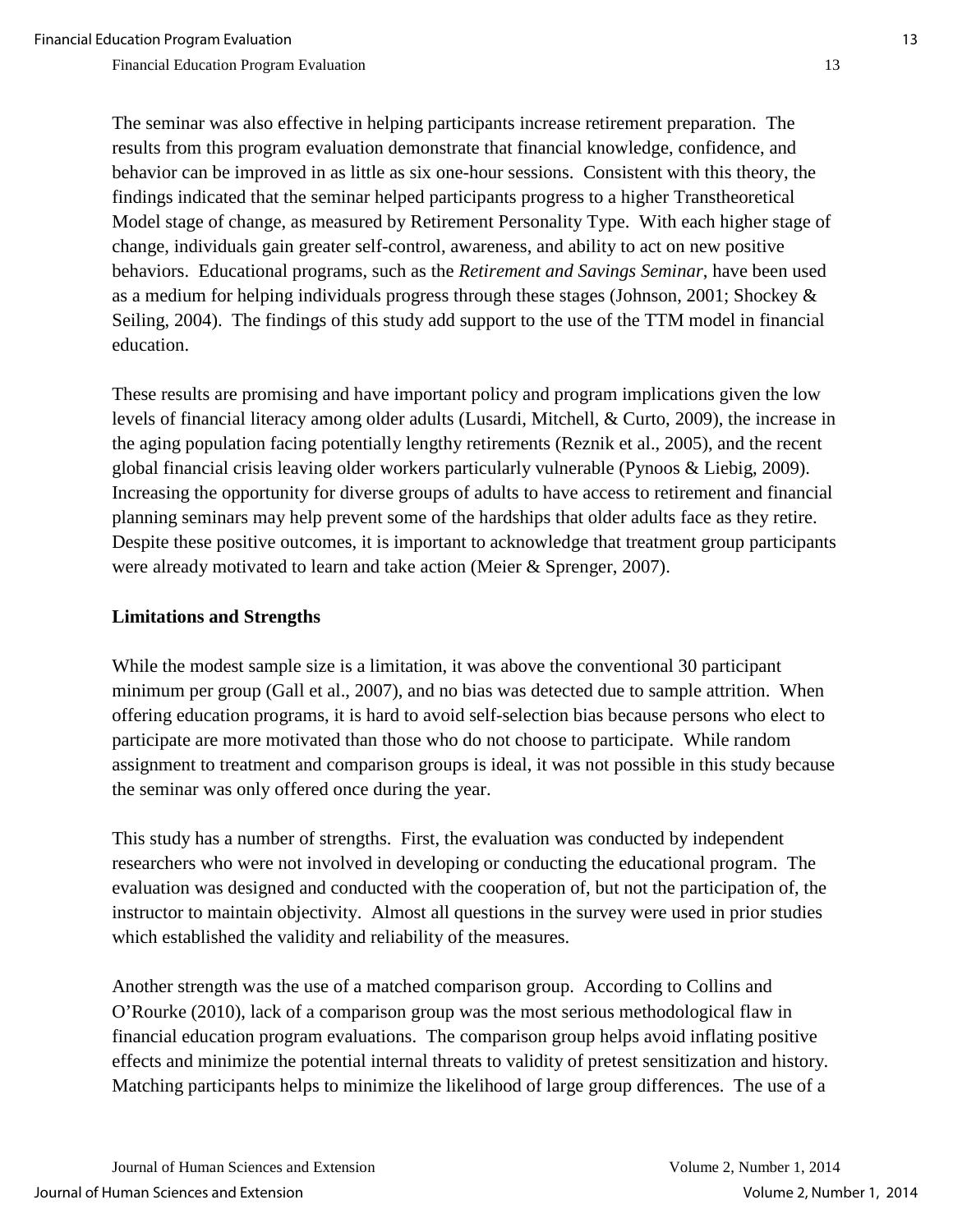logic model, which guided the purpose, research questions, and design of this study, strengthens construct validity. Each of the seminar's short-term impacts identified in the logic model served as the primary dependent variables of the study. Responses to the three open-ended questions provided rich qualitative data to guide decisions about revisions for the next seminar offering.

As suggested by previous financial education program evaluations (Collins & O'Rourke, 2010; Garman et al., 1999), the longitudinal design also strengthens this study. The administration of pretest, posttest, and follow-up questionnaires is more powerful than the more commonly used cross-sectional, one-time program evaluation design because it allows for a better measurement of program impacts. The pretest helps to establish a baseline while the follow-up captures shortterm program impacts. The interaction between time and group provides further evidence of the benefit of a longitudinal design to measure behavior change.

## **Recommendations for Financial Educators**

As recommended by Collins and O'Rourke (2010), it is essential for financial educators to demonstrate that their programs not only increase knowledge, but actually improve the behaviors of participants. While the findings from this evaluation may not generalize to diverse populations, they are useful for the program being evaluated and can serve as a model for the evaluation of other financial education programs. Seminar leaders can use the following information to improve the delivery of the program: specific information regarding characteristics of who chooses to participate in relation to the larger population who offered the seminar; level of participant knowledge, confidence, and behavioral gains; and general satisfaction with the seminar. Documentation of participant gains increased the likelihood that funding for the seminar will continue. An examination of the characteristics of participants who choose to attend the seminar can lead to more targeted marketing strategies to attract future participants. This type of information is useful for all financial educators as they work to attract and better serve their target populations.

This study was conducted by independent evaluators; while not always feasible, it is a desirable strategy for increasing the reliability and validity of the results. The use of a logic model to guide the evaluation can further contribute to the value and quality of the results. The University of Wisconsin Extension (2002) logic model tutorial and Bamberger et al. (2006) program evaluation book are useful resources for consumer educators in all fields. While the curriculum was developed by the presenting educator and is not published, the evaluation questions are readily adaptable to other programs and are available from the second author.

## **Recommendations for Future Evaluation Research**

Although evidence was found that individuals changed their financial behaviors as a result of the seminar, the timing of the follow-up suggests ways to improve future program evaluation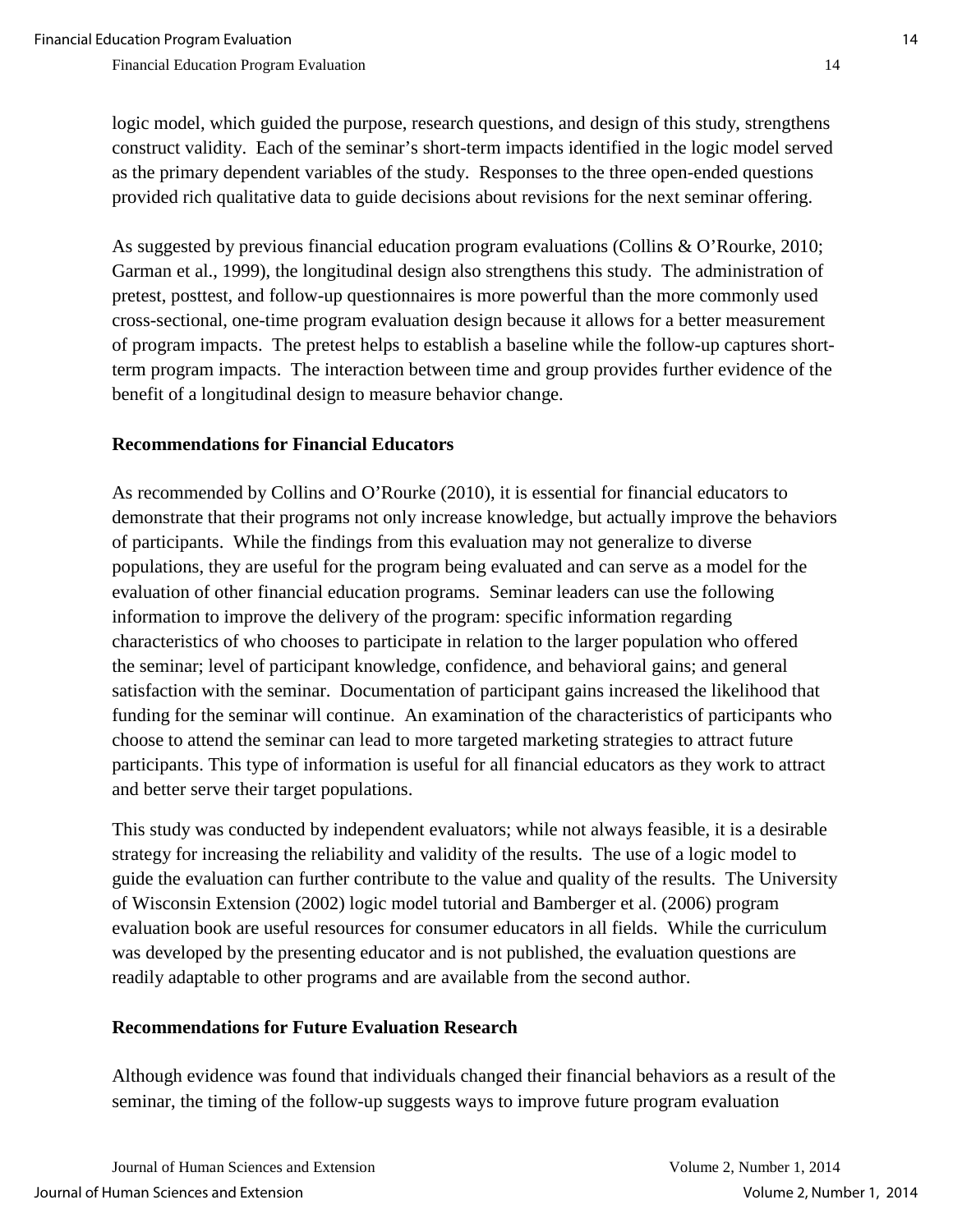studies. Because it was assumed that seminar participants were most likely to take action soon after completing the seminar, a two-month follow-up period was used. However, the follow-up survey may have prompted additional behavior change as individuals were reminded about their retirement goals. Thus, it is recommended that future researchers include a second brief followup to capture additional behavior change prompted by the first follow-up. The use of multiple follow-ups may also reveal a better timeline for follow-up observations in future program evaluations.

In sum, the results from this program evaluation demonstrate the success of a retirement seminar in improving financial knowledge, confidence, and behavior for the targeted population. While generalizability of the findings is limited due to the lack of random assignment and diversity in the targeted population, the use of program evaluation methods to assess program outcomes is applicable for all professionals working with adults to better prepare them for retirement.

#### **References**

- AARP/ACLI. (2007). *What now? How retirees manage money to make it last through retirement*. Retrieved from http://assets.aarp.org/rgcenter/econ/guaranteed\_income.pdf
- Bamberger, M., Rugh, J., & Mabry, L. (2006). *RealWorld evaluation*. Thousand Oaks, CA: Sage Publications.
- Bell, C., Gorin, D., & Hogarth, J. (2009, August). *Does financial education affect soldiers' financial behavior?* Networks Financial Institute at Indiana State University Working Paper 2009-WP-08. Retrieved from http://www.networksfinancialinstitute.org/Lists /Publication%20Library/Attachments/140/2009-WP-08\_Bell\_Gorin\_Hogarth.pdf
- Collins, J. M., & O'Rourke, C. M. (2010). Financial education and counseling still holding promise. *The Journal of Consumer Affairs, 44*, 483–498. doi:10.1111/j.1745- 6606.2010.01179.x
- Employee Benefit Research Institute. (1999). *The 1999 Retirement Confidence Survey (RCS) summary of findings*. Retrieved from http://www.ebri.org/pdf/surveys/rcs/1999 /rcssummary.pdf
- Fox, J., & Bartholomae, S. (2008). Financial education and program evaluation. In J. J. Xiao (Ed.), *Handbook of consumer finance research* (pp. 47–68). New York, NY: Springer.
- Gall, M., Gall, J., & Borg, W. (2007). *Educational research: An introduction* (8th ed.). Boston, MA: Pearson Education.
- Garman, E. T., Kim, J., Kratzer, C. Y., Brunson, B. H., & Joo, S. (1999). Workplace financial education improves personal financial wellness. *Financial Counseling and Planning, 10*(1), 79–90.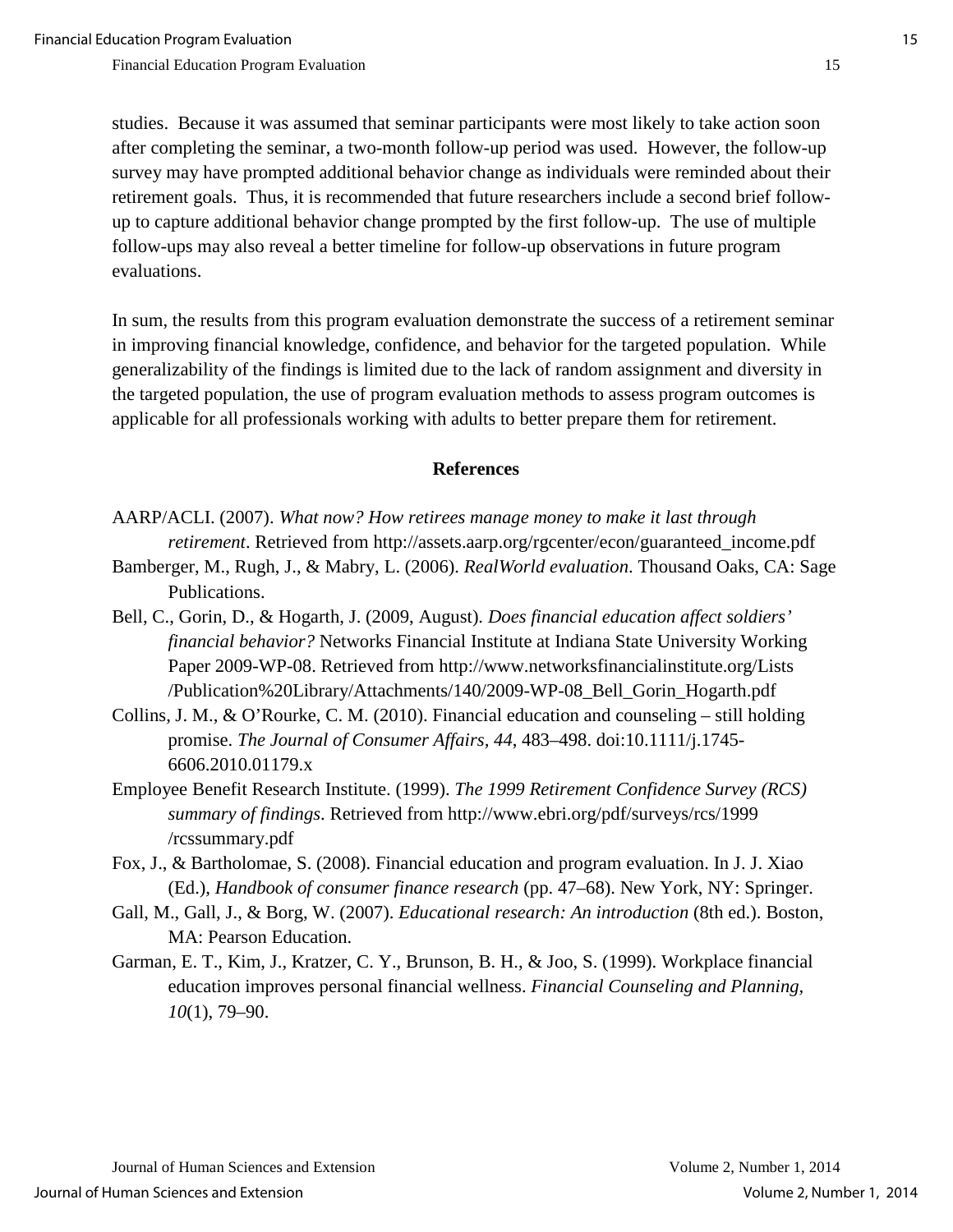- Hathaway, I., & Khatiwada, S. (2008, April). *Do financial education programs work?* Federal Reserve Bank of Cleveland, Working Paper 08-03. Retrieved from http://www.clevelandfed.org/research/workpaper/2008/wp0803.pdf
- Helman, R., Copeland, C., & VanDerhei, J. (2010). *The 2010 Retirement Confidence Survey: Confidence stabilizing, but preparations continue to erode*. Employee Benefit Research Institute, Issue Brief 340. Retrieved from http://www.ebri.org/pdf/briefspdf/EBRI\_IB \_03-2010\_No340\_RCS.pdf
- Hogarth, J. M. (2006). *Financial education and economic development.* Paper presented at G8 International Conference on Improving Financial Literacy, Moscow, Russian Federation.
- Holland, J., Goodman, D., & Stich, B. (2008). Defined contribution plans emerging in the public sector: The manifestation of defined contributions and the effects of workplace financial literacy education. *Review of Public Personnel Administration, 28*(4), 367–384. doi:10.1177/0734371X08323818
- Johnson, A. (2001). *Evaluating a financial assessment tool: The financial checkup*. Unpublished thesis, Utah State University, Logan.
- Kim, J. (2007). Workplace financial education program: Does it have an impact on employees' personal finances? *Journal of Family and Consumer Science, 99*(1), 43–47.
- Lown, J. M. (2008). Retirement savings adequacy for the baby boom generation. *Journal of Personal Finance, 7*(1), 109–134.
- Lusardi, A. (2006). *Financial literacy and financial education: Review and policy implications*. Networks Financial Institute at Indiana State University, Policy Brief 2006-PB-11. Retrieved from http://www.networksfinancialinstitute.org/Lists/Publication%20Library /Attachments/27/2006-PB-11\_Lusardi.pdf
- Lusardi, A. (2010). *Americans' financial capability*. Retrieved from http://www.astrid-online.it /Dossier--d1/United-Sta/FINANCIAL-1/Forum-to-E/Lusardi\_Forum\_02\_10.pdf
- Lusardi, A., & Mitchell, O. (2009). *How ordinary consumers make complex economic decisions: Financial literacy and retirement readiness.* NBER Working Paper 15350. Retrieved from http://www.nber.org/2009rrc/Full/2.1%20Lusardi,%20Mitchell.pdf
- Lusardi, A., Mitchell, O., & Curto, V. (2009). *Financial literacy and financial sophistication among older Americans.* Pension Research Council, Working Paper 25. Retrieved from http://www.pensionresearchcouncil.org/publications/document.php?file=818
- Mandell, L., & Klein, L. S. (2007). Motivation and financial literacy. *Financial Services Review, 16*(2), 105–116.
- Meier, S., & Sprenger, C. (2007). *Discounting financial literacy: Time preferences and participation in financial education programs*. Federal Reserve Bank of Boston, Discussion Paper 07-5. Retrieved from http://www.bos.frb.org/economic/ppdp/2007 /ppdp0705.pdf
- Metlife Mature Market Institute. (2008). *Metlife retirement income IQ test: A survey of preretiree knowledge of financial retirement issues*. Retrieved from http://www.independencewealthstrategies.net/zfiles/MetLife/MMIStudiesRetirementIQ.pdf